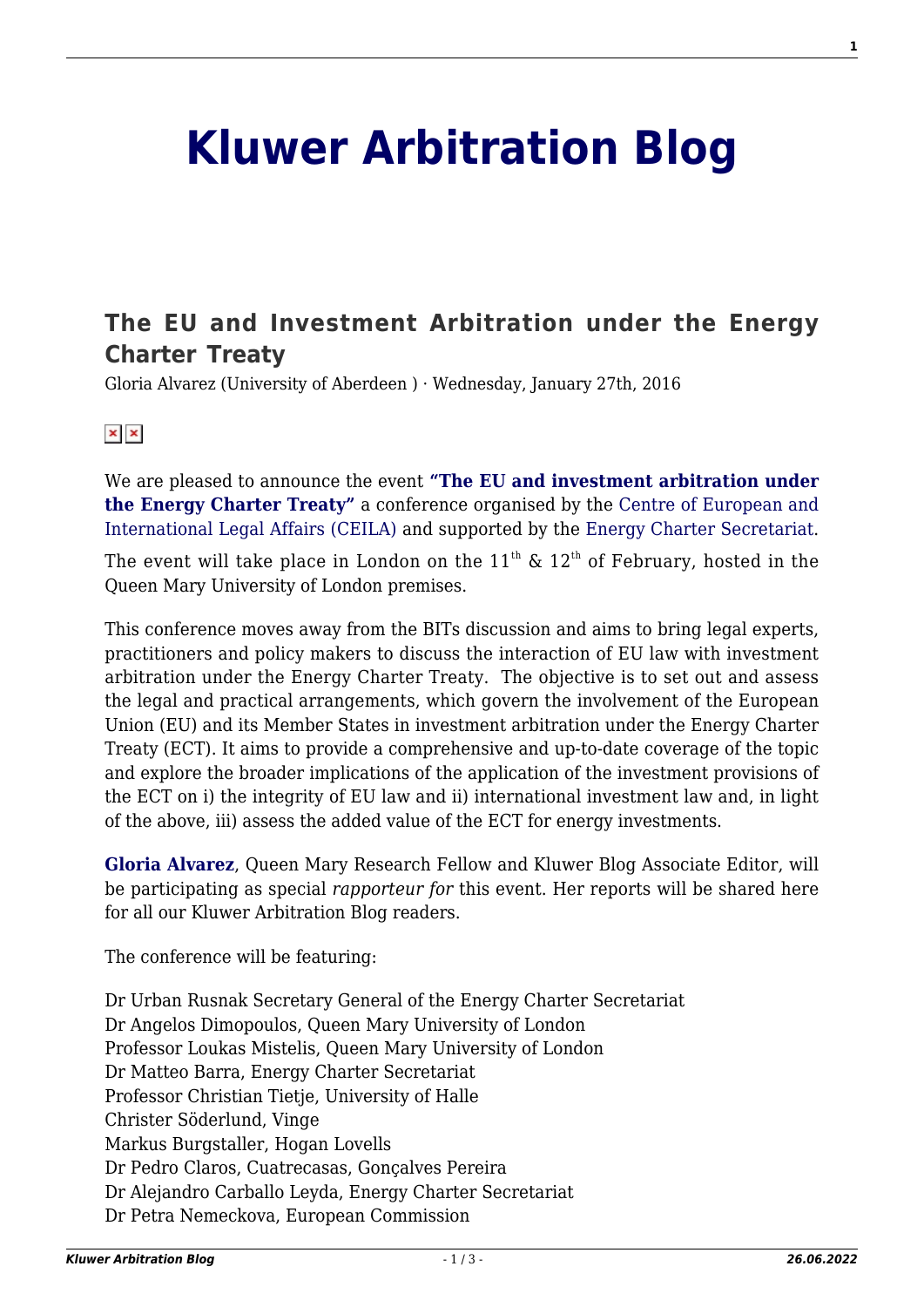Dr Constanze Von Papp, Keele University Dr Andres Delgado, Durham University Dr Violeta Moreno-Lax, Queen Mary University of London Dr Robert Basedow, OECD Dr Catharine Titi, French National Centre for Scientific Research (CNRS) and CREDIMI, University of Burgundy Professor Malgosia Fitzmaurice, Queen Mary University of London Colin Brown, European Commission Dr Martins Paparinskis, University College London Professor Panos Koutrakos, City University London Professor Rafael Leal Arcas, Queen Mary University of London Dr Anna DeLuca, Bocconi University Professor Leigh Hancher, Allen & Overy, Tilburg University Professor Peter Cameron, University of Dundee Dr Mavluda Sattorova, University of Liverpool Professor Catherine Kessedjian, University of Panthéon-Assas, Paris II Ms Maiko Meguro, Minisitry of Economy Trade and Industry, Japan

Click here for the full [programme](http://www.law.qmul.ac.uk/docs/events/169788.pdf) and [registration.](http://www.law.qmul.ac.uk/events/items/168149.html)

*To make sure you do not miss out on regular updates from the Kluwer Arbitration Blog, please subscribe [here](http://arbitrationblog.kluwerarbitration.com/newsletter/). To submit a proposal for a blog post, please consult our [Editorial Guidelines.](http://arbitrationblog.kluwerarbitration.com/editorial-guidelines/)*

## **Profile Navigator and Relationship Indicator**

 $\mathcal{L}_\text{max}$ 

Offers 6,200+ data-driven arbitrator, expert witness and counsel profiles and the ability to explore relationships of 13,500+ arbitration practitioners and experts for potential conflicts of interest.

[Learn how](https://www.wolterskluwer.com/en/solutions/kluwerarbitration/practiceplus?utm_source=arbitrationblog&utm_medium=articleCTA&utm_campaign=article-banner) **[Kluwer Arbitration Practice Plus](https://www.wolterskluwer.com/en/solutions/kluwerarbitration/practiceplus?utm_source=arbitrationblog&utm_medium=articleCTA&utm_campaign=article-banner)** [can support you.](https://www.wolterskluwer.com/en/solutions/kluwerarbitration/practiceplus?utm_source=arbitrationblog&utm_medium=articleCTA&utm_campaign=article-banner)